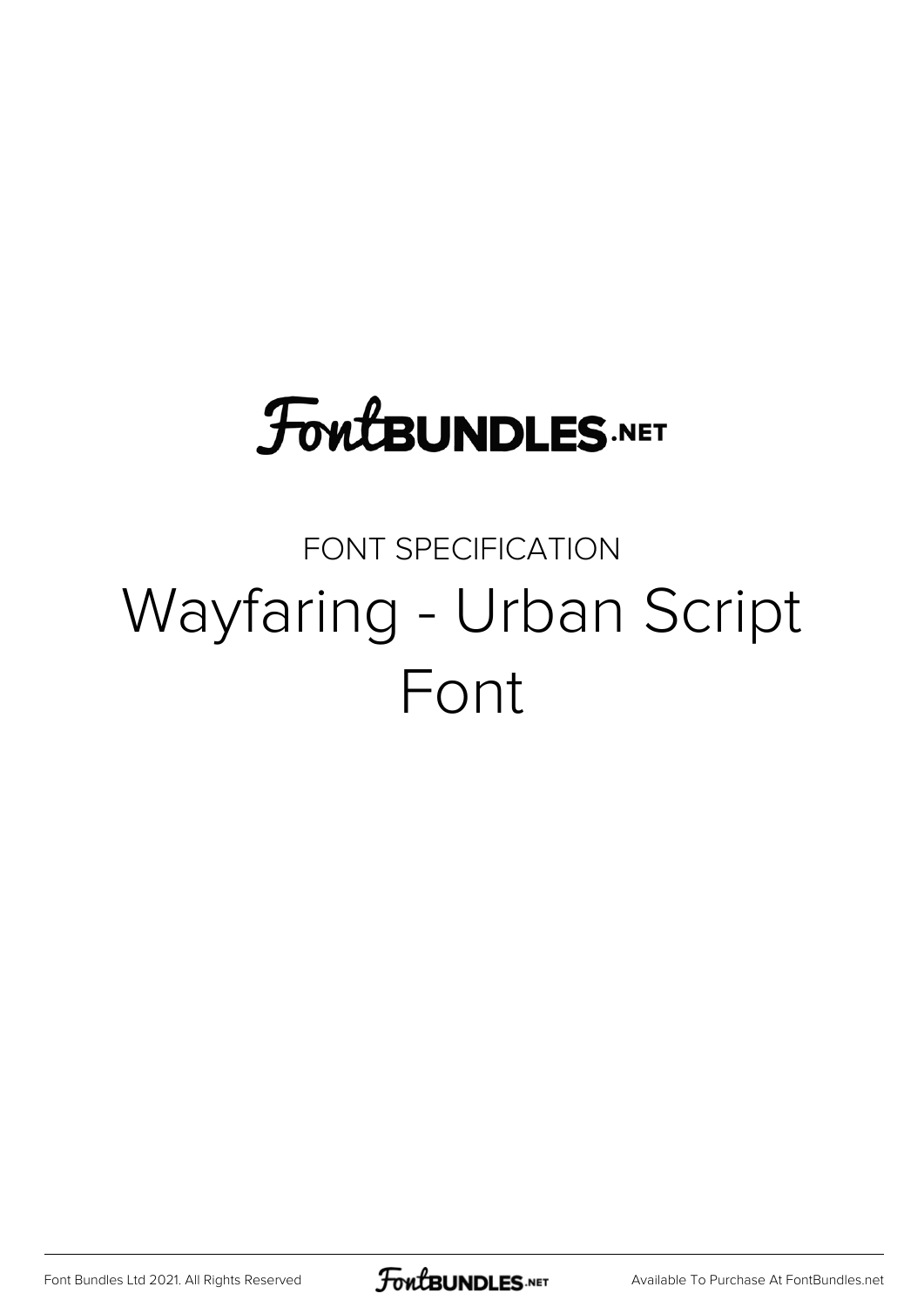#### Wayfaring - Regular

**Uppercase Characters** 

## ABCDEFGHIJKLMNOPORSTUVNXV2

Lowercase Characters

### 

**Numbers** 

0123456789

**Punctuation and Symbols** 



All Other Glyphs

 $\lambda$ 

 $\lambda$ 

 $\AA$   $\ddot{A}$   $\ddot{A}$   $\ddot{A}$   $\ddot{A}$   $\ddot{A}$   $\ddot{A}$ 

 $\zeta$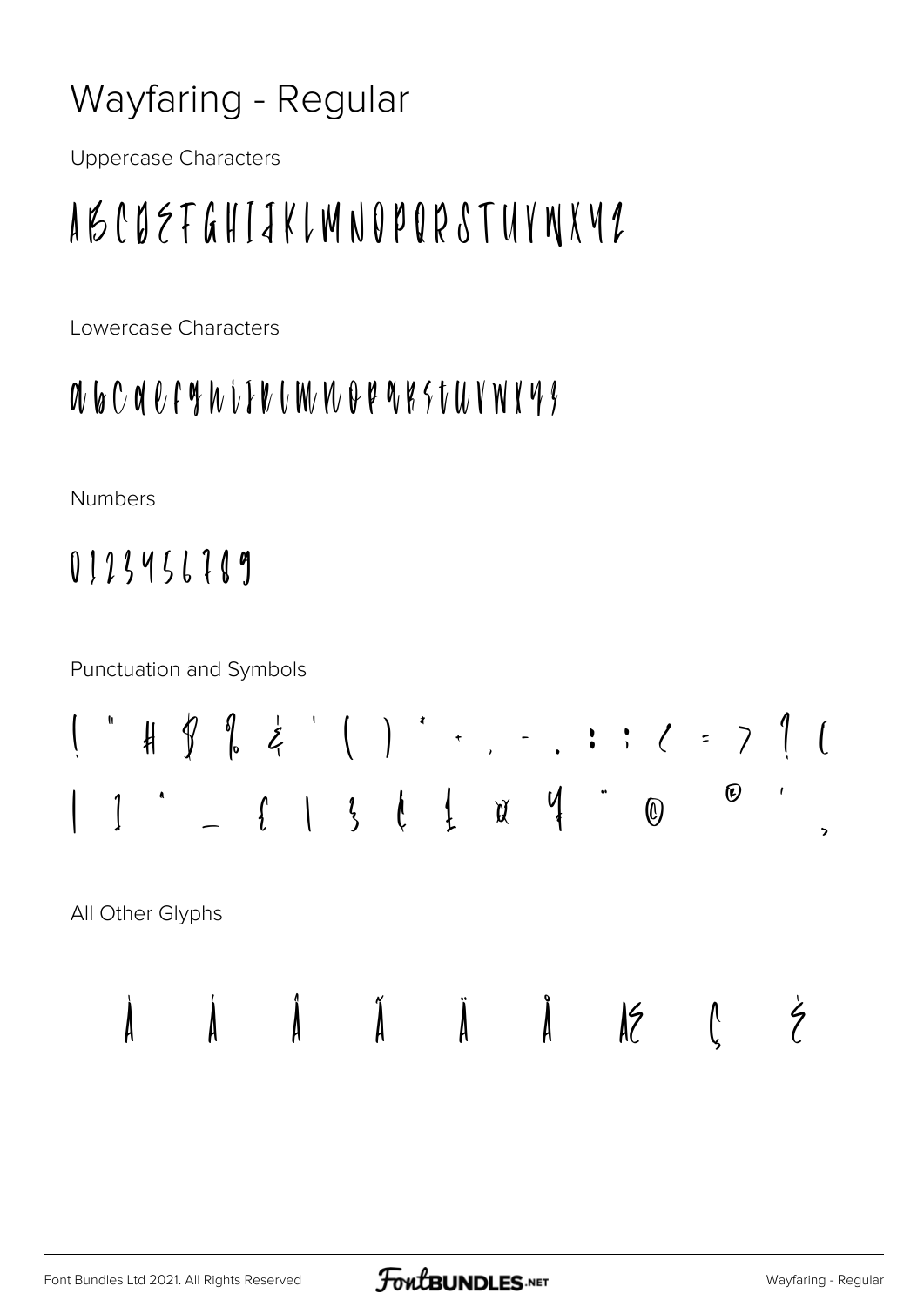| $\dot{\zeta} \quad \dot{\zeta} \quad \ddot{\zeta} \quad \dot{\mathbf{I}} \quad \dot{\mathbf{I}} \quad \ddot{\mathbf{I}} \quad \ddot{\mathbf{J}} \quad \ddot{\mathbf{N}}$                                                                                                                                                                                                                                                                                                                                                        |  |  |  |  |
|---------------------------------------------------------------------------------------------------------------------------------------------------------------------------------------------------------------------------------------------------------------------------------------------------------------------------------------------------------------------------------------------------------------------------------------------------------------------------------------------------------------------------------|--|--|--|--|
| $\begin{matrix} \mathbf{0} & \mathbf{0} & \mathbf{0} & \mathbf{0} & \mathbf{0} & \mathbf{0} & \mathbf{0} & \mathbf{0} & \mathbf{0} & \mathbf{0} & \mathbf{0} & \mathbf{0} & \mathbf{0} & \mathbf{0} & \mathbf{0} & \mathbf{0} & \mathbf{0} & \mathbf{0} & \mathbf{0} & \mathbf{0} & \mathbf{0} & \mathbf{0} & \mathbf{0} & \mathbf{0} & \mathbf{0} & \mathbf{0} & \mathbf{0} & \mathbf{0} & \mathbf{0} & \mathbf{0} & \mathbf{0$                                                                                                |  |  |  |  |
| $\ddot{\mathbf{U}} \qquad \dot{\mathbf{V}} \qquad \mathbf{V} \qquad \mathbf{U} \qquad \dot{\mathbf{U}} \qquad \dot{\mathbf{U}} \qquad \mathbf{U} \qquad \ddot{\mathbf{U}} \qquad \ddot{\mathbf{U}} \qquad \mathbf{U}$                                                                                                                                                                                                                                                                                                           |  |  |  |  |
| $\mathring{\mathsf{d}}\mathring{\mathsf{d}}\qquad \qquad \mathsf{d}\mathsf{d}\qquad \qquad \mathring{\mathsf{d}}\qquad \qquad \mathring{\mathsf{d}}\qquad \qquad \mathring{\mathsf{d}}\qquad \qquad \mathring{\mathsf{d}}\qquad \qquad \mathring{\mathsf{d}}\qquad \qquad \mathring{\mathsf{d}}\qquad \qquad \mathring{\mathsf{d}}\qquad \qquad \mathring{\mathsf{d}}\qquad \qquad \mathring{\mathsf{d}}\qquad \qquad \mathring{\mathsf{d}}\qquad \qquad \mathring{\mathsf{d}}\qquad \qquad \mathring{\mathsf{d}}\qquad \qquad$ |  |  |  |  |
| $\mathring{\nu}$ $\ddot{\nu}$ $\mathscr{U}$ $\mathring{\nu}$ $\psi$ $\psi$ $\mathring{\psi}$ $\ddot{\psi}$                                                                                                                                                                                                                                                                                                                                                                                                                      |  |  |  |  |
| $\begin{array}{ccccccccccccccccc} \psi & & \dot{\psi} & & \dot{\psi} & & \ddot{\psi} & & \ddot{\psi} & & \ddot{\psi} & & \ddot{\psi} & & \psi & & \psi & & \psi \end{array}$                                                                                                                                                                                                                                                                                                                                                    |  |  |  |  |
| $\begin{array}{ccccccccccccccccc} \mathbf{M} & & V & & \mathbf{W} & & \mathbf{M} & & \mathbf{M} & & \mathbf{M} & & \mathbf{M} & & \mathbf{M} & & \mathbf{M} & & \mathbf{M} & & \mathbf{M} & & \mathbf{M} & & \mathbf{M} & & \mathbf{M} & & \mathbf{M} & & \mathbf{M} & & \mathbf{M} & & \mathbf{M} & & \mathbf{M} & & \mathbf{M} & & \mathbf{M} & & \mathbf{M} & & \mathbf{M} & & \mathbf{M} & & \mathbf{M} & & \mathbf{M} & & \mathbf{M}$                                                                                      |  |  |  |  |